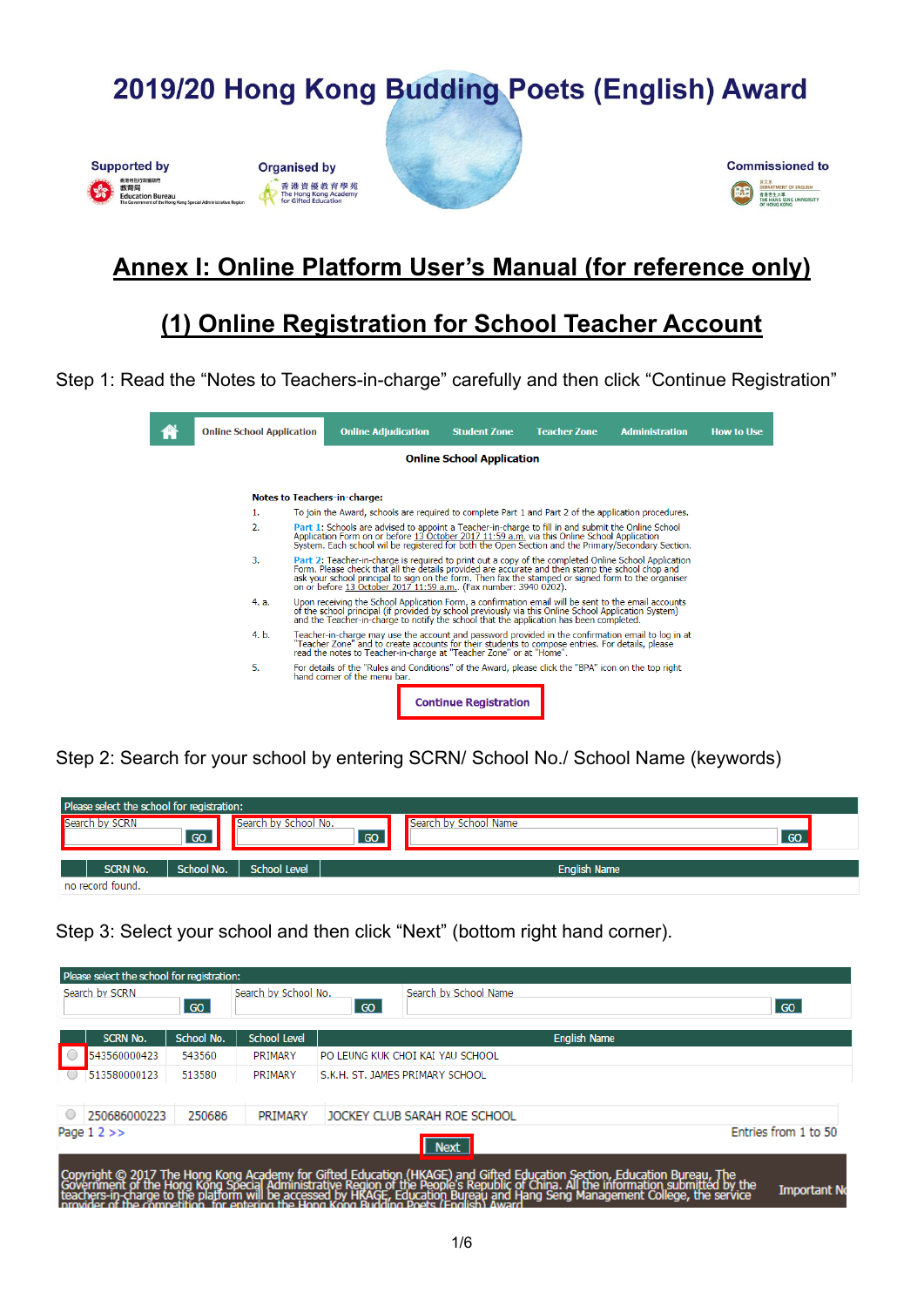

#### **Organised by** 香港資優教育學苑<br>The Hong Kong Academy





# **Annex I: Online Platform User's Manual (for reference only)**

## **(1) Online Registration for School Teacher Account**

Step 4: Fill-in required information and click "Submit" to complete online school registration. (please provide a valid email address and check it frequently for latest news.)

| ⋒                         | <b>Online School Application</b>    | <b>Teacher Zone</b>         | <b>How to Use</b> |
|---------------------------|-------------------------------------|-----------------------------|-------------------|
| <b>School Information</b> |                                     |                             |                   |
| School Name (Chinese):    |                                     |                             |                   |
| School Name (English):    |                                     |                             |                   |
| <b>SCRN:</b>              |                                     |                             |                   |
|                           | Principal's Name (Chinese):         |                             |                   |
|                           | Principal's Name (English):         |                             |                   |
| <b>School Address:</b>    |                                     |                             |                   |
| School Tel No:            |                                     |                             |                   |
| <b>School Fax No:</b>     |                                     |                             |                   |
| School E-mail Address:    |                                     |                             |                   |
|                           | Teacher-in-charge (TIC) Information |                             |                   |
| Title:                    |                                     | Mr.<br>$\pmb{\mathrm{v}}$   |                   |
| Surname:                  |                                     |                             |                   |
| Given Name:               |                                     |                             |                   |
| Gender:                   |                                     | $\odot$ Male $\odot$ Female |                   |
| Tel No:                   |                                     |                             |                   |
| Mobile No:                |                                     |                             |                   |
| E-mail:                   |                                     |                             |                   |
|                           |                                     | Submit Reset                |                   |

Step 5: A computer-generated School Application Form will be sent to your email account. (below image abstracted from the system shows how should it look like).

#### 2016/17 Hong Kong Budding Poets (English) Award **School Application Form**

Our school will nominate students to participate in the 2016/17 Hong Kong Budding Poets (English) Award. We confirm that our students are eligible to join the section(s) below, according to the regulations and conditions of the competition. We shall submit entry/entries, as the regulations of the competition require, on or before 6 Mar, 2017 11:59 a.m..

- Step 6: Teacher-in-charge must print and complete the form (with Principal's signature and school chop), and return to the HKAGE by fax to 39400202 or by email to [hkbpa@hkbpa.hkage.hk](mailto:hkbpa@hkbpa.hkage.hk) on or before 5:00 p.m., 20 December 2019 (Fri) .
- Step 7: Your will then receive an email with login name and password for account activation.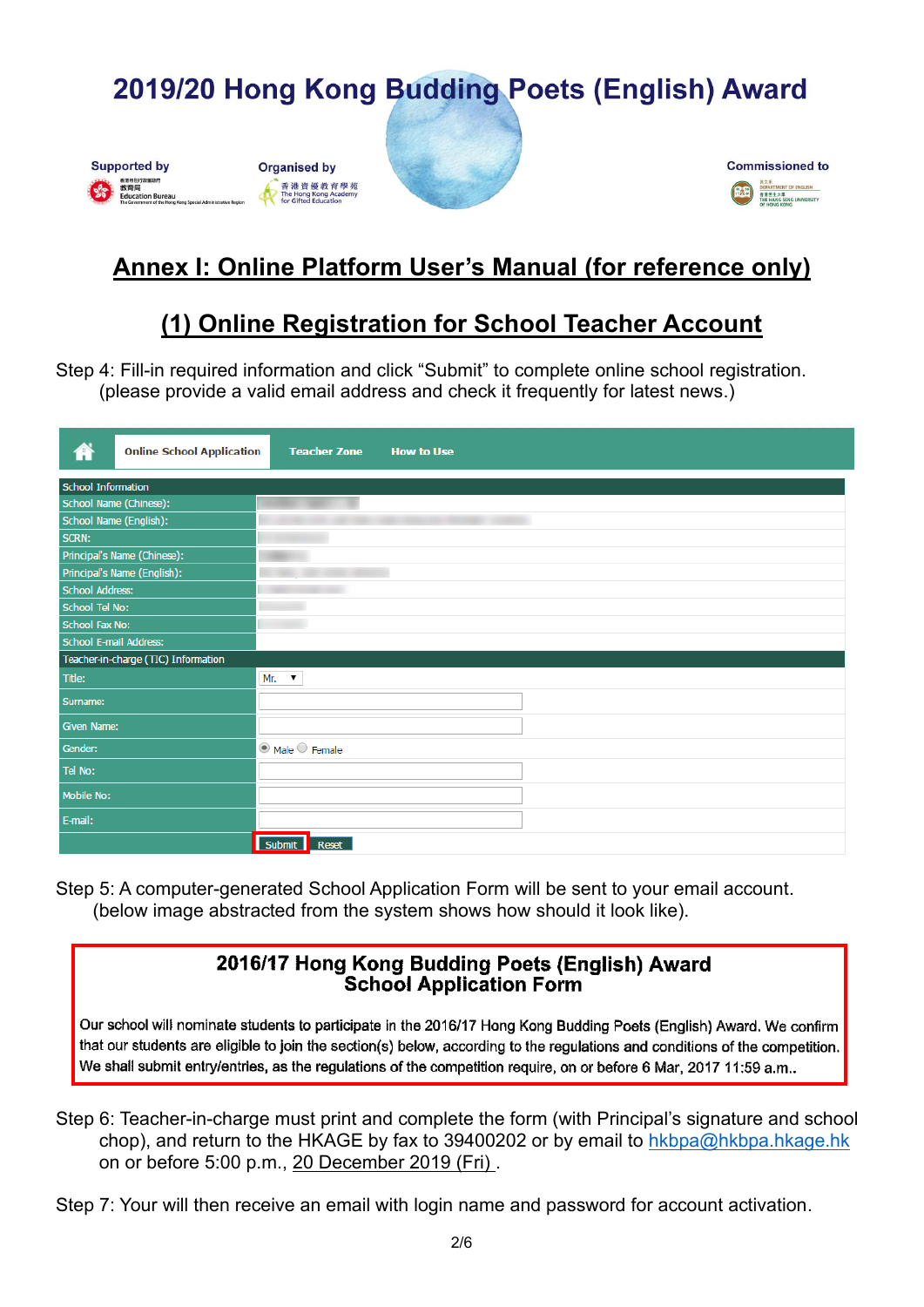







## **Annex I: Online Platform User's Manual**

### **(2) Hints for School Teacher-in-charge**

Hint 1: Login by entering your username and password, which has been provided in the confirmation email after you have completed the whole online school teacher account registration.

| 俗 | <b>Online School Application</b> | <b>Online Adjudication</b> | <b>Student Zone</b> | <b>Teacher Zone</b> | <b>Administration</b> | <b>How to Use</b> | <b>SPA</b>   |
|---|----------------------------------|----------------------------|---------------------|---------------------|-----------------------|-------------------|--------------|
|   |                                  |                            |                     |                     |                       |                   |              |
|   |                                  |                            | <b>Login Panel</b>  |                     |                       |                   | <b>LOGIN</b> |
|   |                                  | User Name:                 |                     |                     |                       |                   |              |
|   |                                  | Password:                  |                     |                     |                       |                   |              |
|   |                                  | Login                      | Cancel              | Forgot password?    |                       |                   |              |

Hint 2: You may change the password and information stated by clicking "Profile" and "Update".

| 倄                     | <b>Online School Application</b> | <b>Teacher Zone</b>        | <b>How to Use</b> | <b>SPA</b>             |
|-----------------------|----------------------------------|----------------------------|-------------------|------------------------|
|                       | <b>School Information</b>        |                            |                   |                        |
|                       | School Name (Chinese):           |                            |                   | Welcome,               |
|                       | School Name (English):           |                            |                   | <b>LOGOUT</b>          |
|                       | Principal's Name (Chinese):      |                            |                   |                        |
|                       | Principal's Name (English):      |                            |                   | Profile                |
|                       | Principal's E-mail:              |                            |                   |                        |
| <b>School Tel No:</b> |                                  |                            |                   | Students               |
| <b>School Fax No:</b> |                                  |                            |                   | <b>Students' Poems</b> |
|                       | <b>School E-mail Address:</b>    |                            |                   |                        |
|                       | Teacher-in-charge Information    |                            |                   |                        |
| Title:                |                                  | $MS.$ $\blacktriangledown$ |                   |                        |
| Sumame:               |                                  |                            |                   |                        |
| <b>Given Name:</b>    |                                  |                            |                   |                        |
| Gender:               |                                  | © Male © Female            |                   |                        |
| Tel No:               |                                  |                            |                   |                        |
| Mobile No:            |                                  |                            |                   |                        |
| E-mail:               |                                  |                            |                   |                        |
|                       | <b>Account Information</b>       |                            |                   |                        |
| <b>User Name:</b>     |                                  |                            |                   |                        |
| New Password:         |                                  |                            |                   |                        |
|                       | Re-enter Password:               |                            |                   |                        |
|                       |                                  | Update Reset               |                   |                        |

Hint 3: You should create accounts for students by clicking the "Students", and then, click "Add".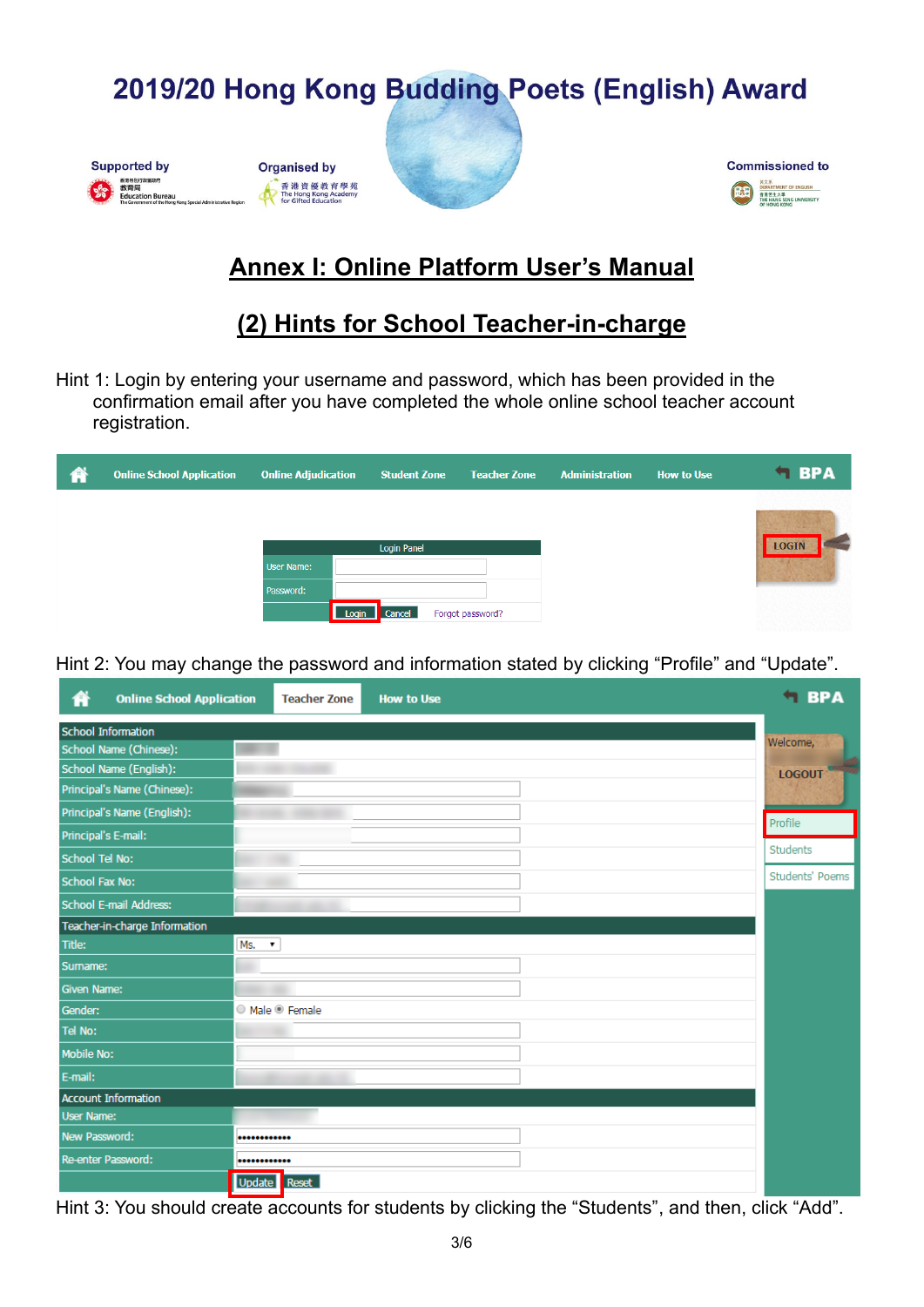| @              | <b>Online School Application</b> | <b>Teacher Zone</b> | <b>How to Use</b> |         |                   |                     |           | $\blacksquare$ BPA |
|----------------|----------------------------------|---------------------|-------------------|---------|-------------------|---------------------|-----------|--------------------|
| Add            |                                  |                     |                   |         |                   |                     |           | Welcome,           |
| <b>Actions</b> | <b>Class</b>                     | Section             | Student No.       | Surname | <b>Given Name</b> | Gender              | User Name |                    |
| Edit Delete    | S4 Grade 10                      |                     |                   |         |                   | м                   | 01757-001 | <b>LOGOUT</b>      |
| Edit Delete    | S4 Grade 10                      |                     | 4                 |         |                   | F                   | 01757-004 |                    |
| Edit Delete    | S4 Grade 10                      |                     | 3                 |         |                   | F                   | 01757-003 | Profile            |
| Edit Delete    | S4 Grade 10                      |                     | 2                 |         |                   | F                   | 01757-002 |                    |
| Edit Delete    | S4 Grade 10                      |                     | ٠                 |         |                   | F                   | 01757-001 | Students           |
| Page 1         |                                  |                     |                   |         |                   | Entries from 1 to 5 |           | Students' Poems    |

Hint 4: You should input all students' information correctly (name should identical to ID document stated). By clicking "Submit", you/ your students will receive a confirmation email with the login name and password (depends if you have input your/ your students' email address).

| 俗<br><b>Online School Application</b> | <b>Teacher Zone</b><br><b>How to Use</b>                        | $\blacksquare$ BPA     |
|---------------------------------------|-----------------------------------------------------------------|------------------------|
| <b>Student Information</b>            |                                                                 | Welcome,               |
| Class:                                | S1 or Grade $7 \times$                                          | AB                     |
| <b>Student No.:</b>                   | You may input a code to identify different students             | <b>LOGOUT</b>          |
| Surname:                              | You should input students' name according to their ID document. |                        |
| <b>Given Name:</b>                    |                                                                 | Profile                |
| Gender:                               | $\bullet$ Male $\circ$ Female                                   | <b>Students</b>        |
| Tel No:                               |                                                                 |                        |
| <b>Mobile No:</b>                     |                                                                 | <b>Students' Poems</b> |
| E-mail:                               |                                                                 |                        |
|                                       | Submit<br><b>Reset</b>                                          |                        |

Hint 5: You can interact with student by clicking "Students' Poem" to view and give comments. You can always "Return" the poems to student to ask for their further modification.

Hint 6: You should select only 30 entries for your school and tick "Submit to the organizer" by the deadline. Each student should only submit 1 poem in each section.

Hint 7: You are encouraged to "Save/Print Entries" for your/ students' reference.

|        | <b>Save/Print Entries</b><br><b>Important Reminder:</b>                                                                                                                             |                                                                                                                                                                          |           |                     |         |         |                                                                                                                                                                                                                               |                                                                                                                                                                                                                                   | welcome,<br>$A$ $B$<br><b>LOGOUT</b> |
|--------|-------------------------------------------------------------------------------------------------------------------------------------------------------------------------------------|--------------------------------------------------------------------------------------------------------------------------------------------------------------------------|-----------|---------------------|---------|---------|-------------------------------------------------------------------------------------------------------------------------------------------------------------------------------------------------------------------------------|-----------------------------------------------------------------------------------------------------------------------------------------------------------------------------------------------------------------------------------|--------------------------------------|
| 1.     | You may view (writing comment is optional) and return each entry to its author (student) by choosing the relevant button at the "Action" column.                                    |                                                                                                                                                                          |           |                     |         |         |                                                                                                                                                                                                                               |                                                                                                                                                                                                                                   |                                      |
| 2.     |                                                                                                                                                                                     |                                                                                                                                                                          |           |                     |         |         |                                                                                                                                                                                                                               |                                                                                                                                                                                                                                   | Profile                              |
|        |                                                                                                                                                                                     |                                                                                                                                                                          |           |                     |         |         |                                                                                                                                                                                                                               | To submit an entry to the organiser, please check its relevant box at the "Submit to the organiser" column. To change your choice of entry before the<br>deadline, you may uncheck the relevant box and then check the box of ano | <b>Students</b>                      |
| 3.     | date.                                                                                                                                                                               | The deadline for you to submit students' entries to the organiser is 20 October 2017 11:59 a.m Please note that no amendment could be made after this<br>Students' Poems |           |                     |         |         |                                                                                                                                                                                                                               |                                                                                                                                                                                                                                   |                                      |
| 4.     |                                                                                                                                                                                     |                                                                                                                                                                          |           |                     |         |         | You are strongly advised to save your record of submission once you have completed all entry submission to the organiser.                                                                                                     |                                                                                                                                                                                                                                   |                                      |
|        | a. At "Search for" (see top left hand corner), choose "Submitted to the organiser", then click "Go". The list of entry which has been submitted to the orgainsers<br>will be shown. |                                                                                                                                                                          |           |                     |         |         |                                                                                                                                                                                                                               |                                                                                                                                                                                                                                   |                                      |
|        |                                                                                                                                                                                     | b. Please check to see if the list is correct.                                                                                                                           |           |                     |         |         |                                                                                                                                                                                                                               |                                                                                                                                                                                                                                   |                                      |
|        |                                                                                                                                                                                     |                                                                                                                                                                          |           |                     |         |         | c. Click "Save/Print Entries" to save and/or print all the submitted entry/entries of all the section(s) of your school. Entry with "Status: Submitted to the organiser" indicates that it has been successfully submitted to |                                                                                                                                                                                                                                   |                                      |
|        | <b>Actions</b>                                                                                                                                                                      | <b>Student's Name</b>                                                                                                                                                    | Section   | <b>Theme</b>        | Remarks | Comment | Submit to the organiser                                                                                                                                                                                                       | <b>Status</b>                                                                                                                                                                                                                     |                                      |
|        |                                                                                                                                                                                     | <b>Testing Testing</b>                                                                                                                                                   | Secondary | Past-Present-Future |         |         |                                                                                                                                                                                                                               | Composing                                                                                                                                                                                                                         |                                      |
|        |                                                                                                                                                                                     | <b>Testing Testing</b>                                                                                                                                                   | Secondary | <b>Any Title</b>    |         |         |                                                                                                                                                                                                                               | Composing                                                                                                                                                                                                                         |                                      |
|        | Return                                                                                                                                                                              | <b>Testing Testing</b>                                                                                                                                                   | Open      | Any Title           |         |         | ∩                                                                                                                                                                                                                             | To be viewed                                                                                                                                                                                                                      |                                      |
|        | View                                                                                                                                                                                | <b>Testing Testing</b>                                                                                                                                                   | Secondary | Past-Present-Future |         |         | $\blacktriangledown$                                                                                                                                                                                                          | Submitted to the organiser                                                                                                                                                                                                        |                                      |
| Page 1 |                                                                                                                                                                                     |                                                                                                                                                                          |           |                     |         |         |                                                                                                                                                                                                                               | Entries from 1 to 4                                                                                                                                                                                                               |                                      |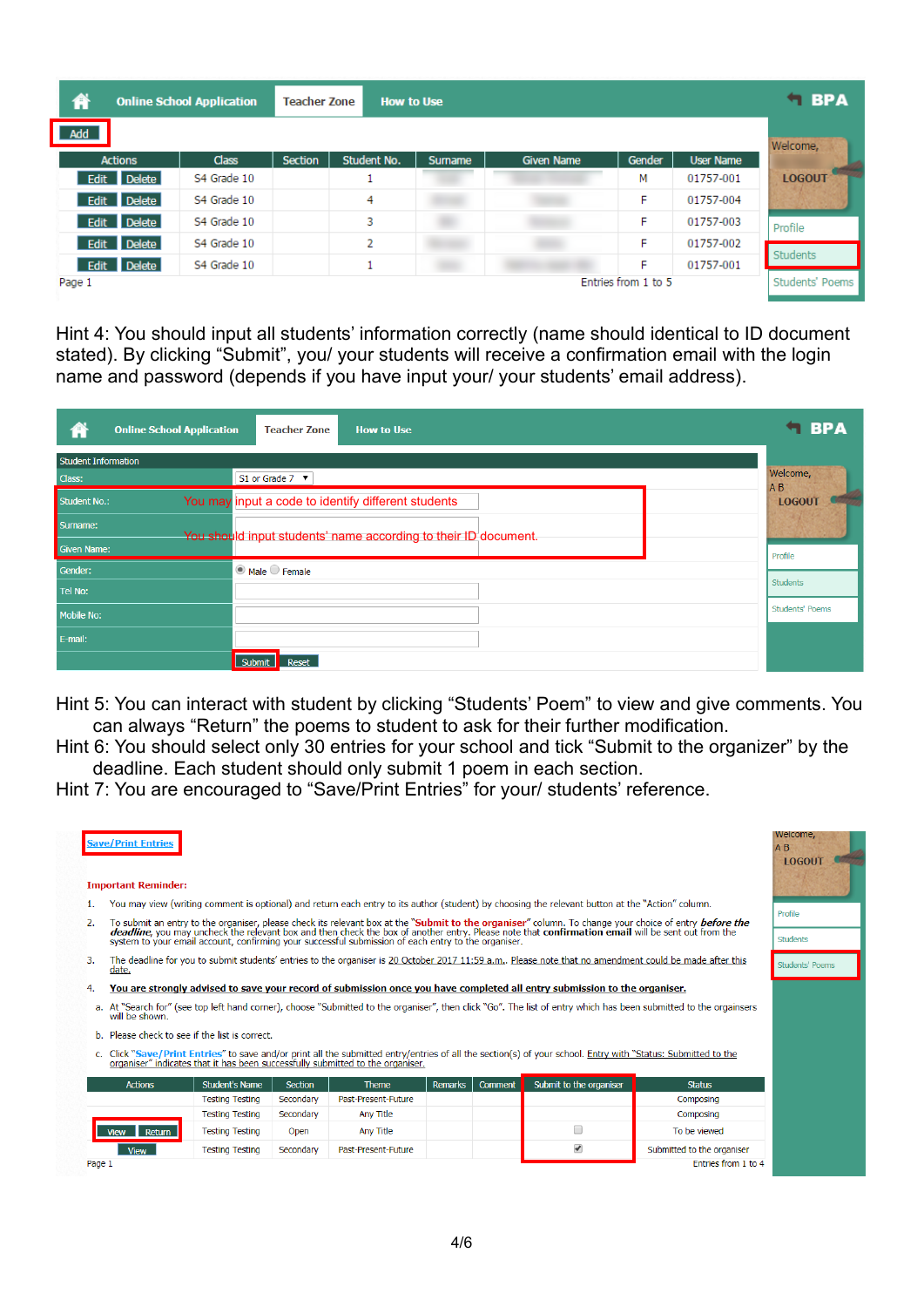









## **Annex I: Online Platform User's Manual**

## **(3) Hints for Students**

Hint 1: Login by entering your username and password, which has been provided in the confirmation email/ by your school teacher.

| 俗 | <b>Online School Application</b> | <b>Online Adjudication</b>     | <b>Student Zone</b> | <b>Teacher Zone</b> | <b>Administration</b> | <b>How to Use</b> | <b>SPA</b>   |
|---|----------------------------------|--------------------------------|---------------------|---------------------|-----------------------|-------------------|--------------|
|   |                                  |                                |                     |                     |                       |                   |              |
|   |                                  |                                | <b>Login Panel</b>  |                     |                       |                   | <b>LOGIN</b> |
|   |                                  | <b>User Name:</b><br>Password: |                     |                     |                       |                   |              |
|   |                                  |                                | Login Cancel        | Forgot password?    |                       |                   |              |

Hint 2: You may change the password and information stated by clicking "Profile" and "Update". Hint 3: Make sure your name input is identical to your ID document!

| <b>Student Information</b> |                                                            |  |                                    |  |  |  |  |  |
|----------------------------|------------------------------------------------------------|--|------------------------------------|--|--|--|--|--|
| Surname:                   | The name you input should be identical to your ID document |  | Welcome,<br><b>Testing Testing</b> |  |  |  |  |  |
| <b>Given Name:</b>         | The name you input should be identical to your ID document |  | <b>LOGOUT</b>                      |  |  |  |  |  |
| Gender:                    | $\odot$ Male $\odot$ Female                                |  |                                    |  |  |  |  |  |
| Tel No:                    |                                                            |  | Profile                            |  |  |  |  |  |
| Mobile No:                 |                                                            |  | My Poems                           |  |  |  |  |  |
| E-mail:                    | The email you input should be a valid one                  |  |                                    |  |  |  |  |  |
| <b>Account Information</b> |                                                            |  |                                    |  |  |  |  |  |
| <b>User Name:</b>          | 05549-001                                                  |  |                                    |  |  |  |  |  |
| New Password:              |                                                            |  |                                    |  |  |  |  |  |
| Re-enter Password:         |                                                            |  |                                    |  |  |  |  |  |
|                            | Update<br>Reset                                            |  |                                    |  |  |  |  |  |

Hint 4: You can compose as many poems as you want by clicking "My Poems", and then "Add". Yet, by the end of the day, you and your teacher can submit only 1 poem for each section.

| 俗                     | <b>Student Zone</b><br><b>How to Use</b> |           |                           |                                  |                          |                          |                        |  |  |
|-----------------------|------------------------------------------|-----------|---------------------------|----------------------------------|--------------------------|--------------------------|------------------------|--|--|
| <b>Add</b>            |                                          |           |                           |                                  |                          |                          | Welcome,               |  |  |
| <b>Actions</b>        |                                          | Section   | Theme                     | <b>Title</b>                     | <b>Teacher's Comment</b> | <b>Status</b>            | <b>Testing Testing</b> |  |  |
| Delete Submit         | Edit                                     | Secondary | (202) Past-Present-Future | test                             |                          | <b>Draft</b>             | <b>LOGOUT</b>          |  |  |
| Edit<br>Delete Submit |                                          | Secondary | (205) Any Title           |                                  |                          | <b>Draft</b>             |                        |  |  |
|                       |                                          | Open      | (206) Any Title           | Candy Cane Cant Crash Kelly Kane |                          | Being viewed by teacher. | Profile                |  |  |
|                       |                                          | Secondary | (202) Past-Present-Future | Mortal Murders Mother Monet      |                          | Submitted to organiser.  | My Poems               |  |  |
| Page 1                |                                          |           |                           |                                  |                          | Entries from 1 to 4      |                        |  |  |